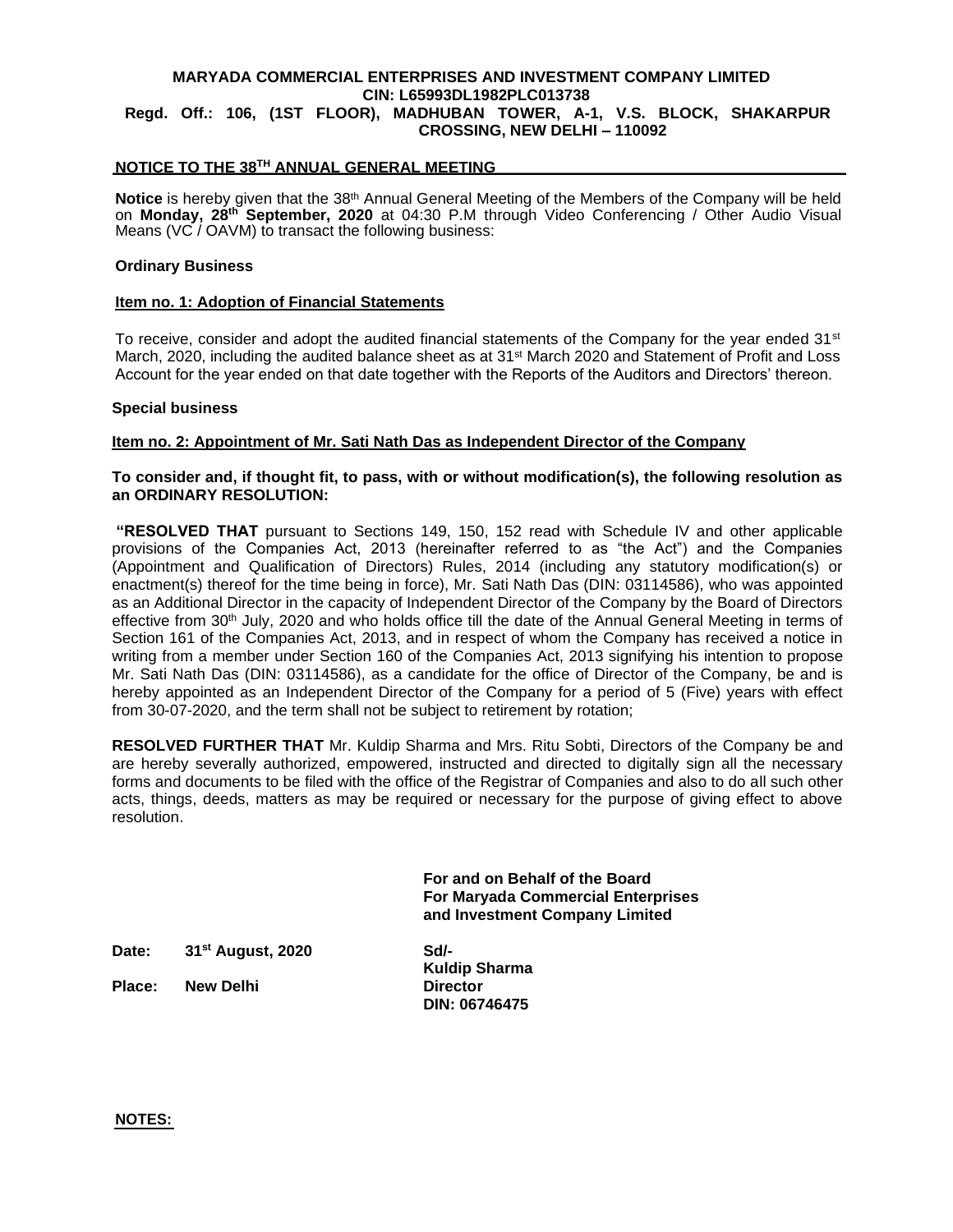- a. In view of the continuing Covid-19 pandemic, the Ministry of Corporate Affairs ("MCA") has vide its circular dated May 05, 2020 read with circulars dated April 8, 2020 and April 13, 2020 (collectively referred to as "MCA Circulars") permitted the holding of the Annual General Meeting ("AGM") through VC / OAVM, without the physical presence of the Members at a common venue. In compliance with the provisions of the Companies Act, 2013 ("Act"), SEBI (Listing Obligations and Disclosure Requirements) Regulations, 2015 ("SEBI Listing Regulations") and MCA Circulars, the AGM of the Company is being held through VC / OAVM.
- **b.** At 35<sup>th</sup> AGM, M/s Rajesh Suresh Jain & Associates, Chartered Accountants were appointed as Statutory Auditors of the Company for a term of 5 years until the conclusion of  $40<sup>th</sup>$  AGM of the Company.

The ratification of their appointment, pursuant to Section 139 of the Companies Act, 2013, is not required, in terms of Notification No. S.O. 188 (E) dated May 07, 2018, issued by the Ministry of Corporate Affairs and accordingly, the item has not been included in the Ordinary Business of the AGM Notice.

- c. Since this AGM is being held pursuant to the Circular issued by Ministry of Corporate Affairs having circular no. 20/2020 dated May 05, 2020 read along with MCA circular dated April 08, 2020, and April 13, 2020 and SEBI circular dated May 12, 2020 this AGM is being held through VC / OAVM, where physical attendance of Members has been dispensed with. Accordingly, the facility for appointment of proxies by the Members will not be available for this AGM and hence the Proxy Form and Attendance Slip are not annexed to this Notice.
- **d.** Corporate Members intending to send their authorized representatives to attend the meeting pursuant to Section 113 of the Companies Act, 2013 are requested to send to the Company a certified copy of the Board Resolution authorizing their representative to attend the AGM through VC / OAVM on its behalf and to vote through remote e-voting.
- e. Members holding shares in physical form, in identical order of names, in more than one folio are requested to send to the Company or M/s. Skyline Financial Services Private Limited, the details of such folios together with the share certificates for consolidating their holdings in one folio. A consolidated share certificate will be issued to such Members after making requisite changes.
- **f.** In case of joint holders attending the Meeting, only such joint holder who is higher in the order of names will be entitled to vote.
- **g.** Book Closure: The Register of Members and Share Transfer Books of the Company will remain Close from Tuesday,  $22^{nd}$  of September, 2020 to Monday,  $28^{th}$  of September, 2020 for the purpose of the Annual General Meeting.
- **h.** All the documents, transfers, dematerialization requests and other communications in relation thereto should be addressed direct to the Company's Registrar and Transfer Agent, M/s. Skyline Financial Services Private Limited at D-153A, 1st Floor, Okhla Industrial Area, Phase – I, New Delhi - 110 020.
- **i.** In compliance with the aforesaid MCA Circulars and SEBI Circular dated May 12, 2020, Notice of the AGM along with the Annual Report 2019-20 is being sent only through electronic mode to those Members whose email addresses are registered with the Company/Depositories. Members may note that the Notice and Annual Report 2019-20 will also be available on the Company's website [www.maryadainvestment.in,](http://www.maryadainvestment.in/) websites of the Stock Exchanges i.e. Metropolitan Stock Exchange of India Limited at [www.msei.in](http://www.msei.in/) , and on the website of CDSL [www.evotingindia.com.](http://www.evotingindia.com/)
- j. The Securities and Exchange Board of India (SEBI) has mandated the submission of the Permanent Account Number (PAN) by every participant in the securities market. Members holding shares in electronic form are, therefore, requested to submit their PAN to their Depository Participant(s). Members holding shares in physical form shall submit their PAN details to the Company at its Registered Office or to the Registrar and Transfer Agents.
- k. An Explanatory Statement pursuant to Section 102 of the Companies Act, 2013 in respect of the special businesses specified under Item No. 2 is annexed hereto.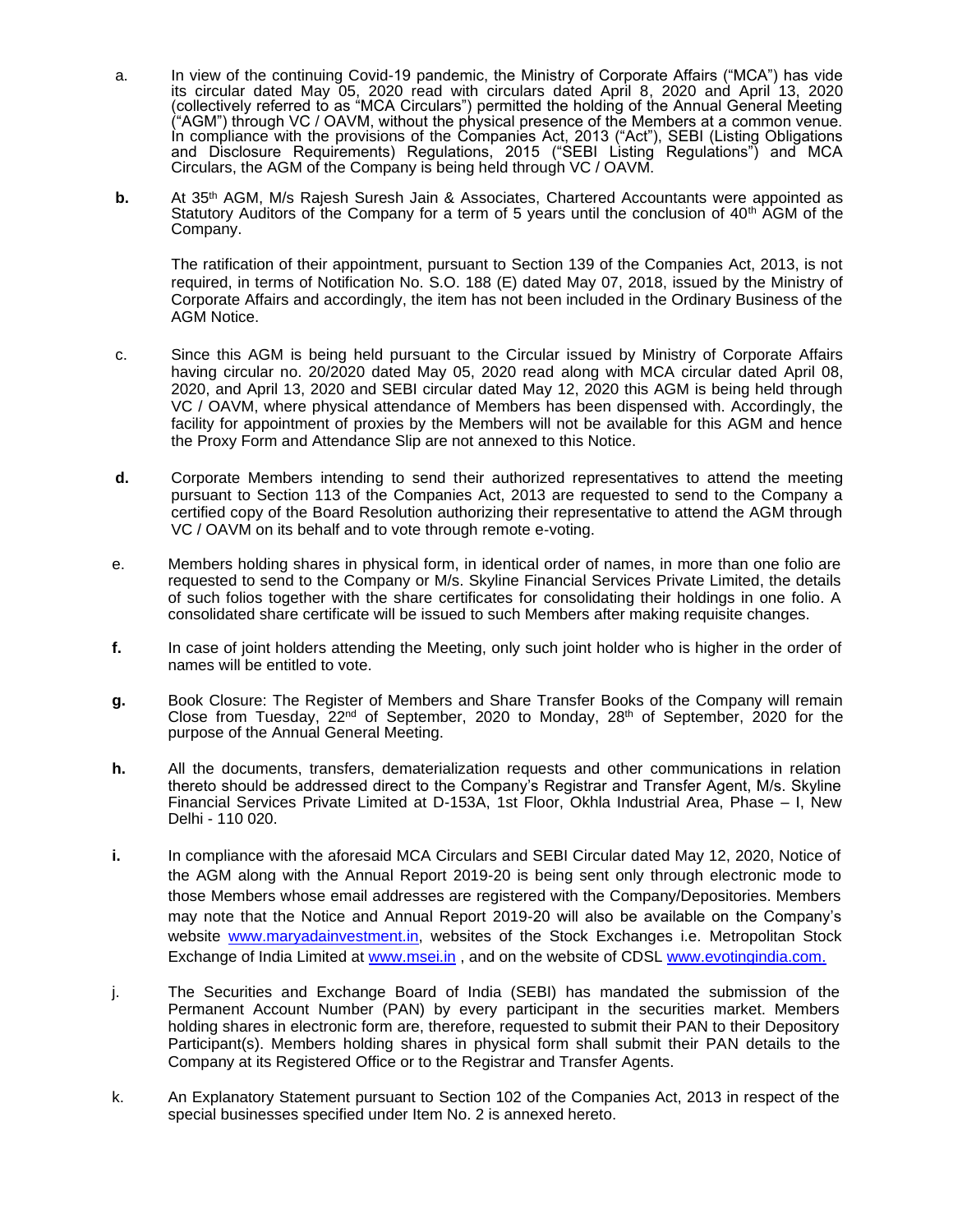- l. All documents referred to in the Notice and accompanying Explanatory Statement, as well as the Annual Report, are open for inspection at the Registered Office of the Company on all working days during normal business hours up to the date of the Meeting.
- m. Members attending the AGM through VC / OAVM shall be counted for the purpose of reckoning the quorum under Section 103 of the Companies Act, 2013.
- n. Members who have not registered their e-mail address so far are requested to register their email address for receiving all communication(s) including Annual Report, Notices and Circulars etc. from the Company electronically. Members holding shares in physical form are requested to notify any change of address, bank mandates, if any, to the Registrar and Transfer Agent M/s. SKYINE FINANCIAL SERVICES PVT LTD., D-153/A, 1st floor, Phase I, Okhla Industrial Area, New Delhi, Delhi 110020, Ph:- 011 26812683, E-mail:- [admin@skylinerta.com](mailto:admin@skylinerta.com) , website: [www.skylinerta.com](http://www.skylinerta.com/) and / or the Company Secretary or to their respective depository participants if the shares are held in electronic form.
- o. Members are entitled to nominate a person to whom his/her shares in the Company shall vest in the event of his/her demise, by filling up Form No. SH-13. The members are requested to avail of this facility. The duly filled in and signed Nomination Form No. SH-13 should be sent to the Registrar and Transfer Agents, M/s. Skyline Financial Services Private Limited at the address mentioned in point No. (n).
- p. The Securities and Exchange Board of India vide its Circular No. SEBI/LAD-NRO/GN/2018/24 dated June 08, 2018 and BSE Circular Ref. No. LIST/COMP/15/2018-19 dated July 05, 2018 and NSE Circular Ref. No. NSE/CML/2018/26 dated July 09, 2018, as modified by the Securities and Exchange Board of India vide its Circular No. SEBI/LAD-NRO/GN/2018/49 dated November 30, 2018 has amended Regulation 40 of SEBI (Listing Obligations and Disclosure Requirements) Regulations, 2015, which mandated that transfer of securities with effect from April 01, 2019 would be in dematerialized form only. Members holding shares in physical form are requested to take necessary steps with their respective Depository Participants to dematerialize their physical shares.
- q. Members desiring any information on the accounts at the AGM are requested to write to the Company at least 7 days in advance, so as to enable the Company to keep the information ready.
- r. The recorded transcript of the forthcoming AGM on September 28, 2020, shall also be made available on the website of the Company in the investor relation section, as soon as possible after the meeting is over.
- s. Since the AGM will be held through VC / OAVM, the Route Map is not annexed in this Notice.

## t. **Process and manner for Members opting for e-voting are as under:**

- a. In compliance with the provisions of Section 108 of the Act, read with Rule 20 of the Companies (Management and Administration) Rules, 2014, as amended from time to time, and Regulation 44 of the SEBI Listing Regulations, and the Circulars issued by the Ministry of Corporate Affairs dated April 08, 2020, April 13, 2020 and May 05, 2020, the Company is providing facility of remote e-voting to its Members in respect of the business to be transacted at the AGM. For this purpose, the Company has entered into an agreement with CDSL for facilitating voting through electronic means, as the authorized agency. The facility of casting votes by a member using remote e-voting system as well as e-voting on the day of the AGM will be provided by CDSL on all the resolutions set forth in this Notice. The instructions for e-voting are given herein below.
- b. The Members who have cast their vote by remote e-voting prior to the AGM may also attend/ participate in the AGM through VC / OAVM but shall not be entitled to cast their vote again.
- c. The remote e-voting period commences on Friday,  $25<sup>th</sup>$  September, 2020 (9:00 a.m. IST) and ends on Sunday, 27<sup>th</sup> September, 2020 (5:00 p.m. IST). Members of the Company, holding shares either in physical form or in dematerialized form, as on the cut-off date, i.e. Monday, 21<sup>st</sup> September, 2020, may cast their vote by remote e-voting. The remote e-voting module shall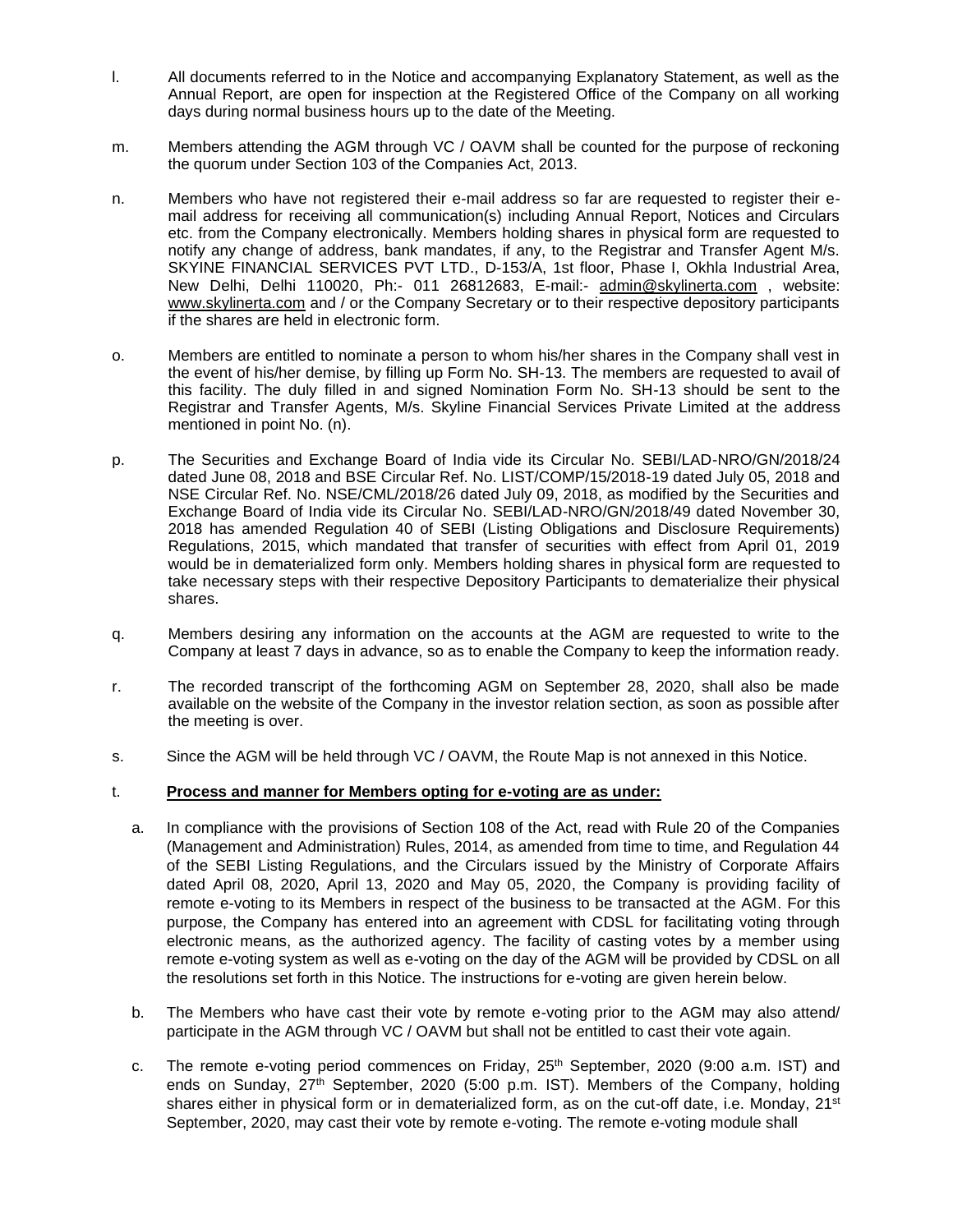be disabled by CDSL for voting thereafter. Once the vote on a resolution is cast by the Member, the Member shall not be allowed to change it subsequently. Those Members, who will be present in the AGM through VC / OAVM facility and have not cast their vote on the Resolutions through remote e-voting and are otherwise not barred from doing so, shall be eligible to vote through e-voting system during the AGM.

- d. The Board of Directors has appointed Ravi Shankar & Associates, Practicing Company Secretaries as the Scrutinizer to scrutinize the voting during the AGM and remote e-voting process in a fair and transparent manner.
- e. The voting rights of Members shall be in proportion to their shares in the paid-up equity share capital of the Company as on the cut-off date.
- f. Any person, who acquires shares of the Company and becomes a Member of the Company after sending of the Notice and holding shares as of the cut-off date, may obtain the login ID and password by sending a request at **[www.evotingindia.com](http://www.evotingindia.com/)** . However, if he/she is already registered with CDSL for remote e-voting then he/she can use his/her existing User ID and password for casting the vote.

## g. **The process and manner for remote e-voting are as under:**

- i. The shareholders should log on to the e-voting website [www.evotingindia.com](http://www.evotingindia.com/) during the voting period.
- ii. Shareholders who have already voted prior to the meeting date would not be entitled to vote at the meeting venue.
- iii. Click on Shareholders Tab.
- iv. Now Enter your User ID
	- o For CDSL: 16 digits beneficiary ID
	- o For NSDL: 8 Character DP ID followed by 8 Digits Client ID
	- o Members holding shares in Physical Form should enter Folio Number registered with the Company.

**OR**

Alternatively, if you are registered for CDSL's EASI/EASIEST e-services, you can log-in at [https://www.cdslindia.com](https://www.cdslindia.com/) from Login - [Myeasi](file:///C:/Users/harshika/AppData/Roaming/Microsoft/Word/Login - Myeasi) using your login credentials. Once you successfully log-in to CDSL's EASI/EASIEST e-services, click on e-Voting option and proceed directly to cast your vote electronically.

- v. Next enter the Image Verification as displayed and Click on Login.
- vi. If you are holding shares in demat form and had logged on to "**www.evotingindia.com**" and voted on an earlier voting of any company, then your existing password is to be used.
- vii. If you are a first time user then, follow the steps given below:

|            | For Shareholders holding shares in Demat Form and Physical Form                                                                                     |  |  |  |
|------------|-----------------------------------------------------------------------------------------------------------------------------------------------------|--|--|--|
| <b>PAN</b> | Enter your 10-digit alpha-numeric *PAN issued by Income Tax Department<br>(Applicable for both demat shareholders as well as physical shareholders) |  |  |  |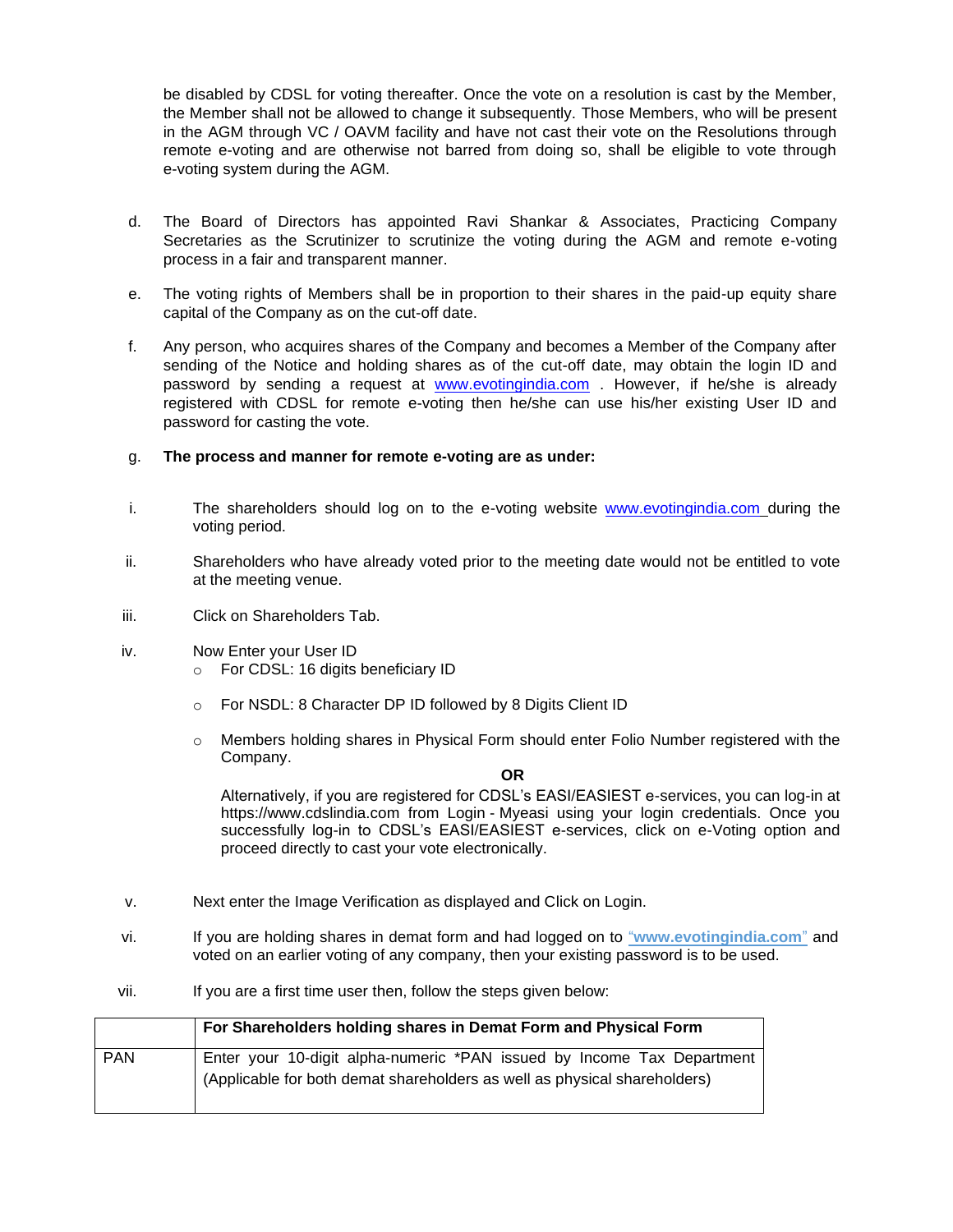|                   | Shareholders who have not updated their PAN<br>with the<br>$\bullet$             |  |  |  |  |  |
|-------------------|----------------------------------------------------------------------------------|--|--|--|--|--|
|                   | Company/Depository Participant are requested to use the sequence                 |  |  |  |  |  |
|                   | number sent by Company/RTA or contact Company/RTA.                               |  |  |  |  |  |
| <b>Dividend</b>   | Enter the Dividend Bank Details or Date of Birth (in dd/mm/yyyy format) as       |  |  |  |  |  |
| Bank              | recorded in your demat account or in the company records in order to login.      |  |  |  |  |  |
| Details           | If both the details are not recorded with the depository or company<br>$\bullet$ |  |  |  |  |  |
| <b>OR</b> Date of | please enter the member id / folio number in the Dividend Bank details           |  |  |  |  |  |
| Birth (DOB)       | field as mentioned in instruction (v).                                           |  |  |  |  |  |

- viii. After entering these details appropriately, click on "SUBMIT" tab.
- ix. Members holding shares in physical form will then directly reach the Company selection screen. However, members holding shares in demat form will now reach 'Password Creation' menu wherein they are required to mandatorily enter their login password in the new password field. Kindly note that this password is to be also used by the demat holders for voting for resolutions of any other company on which they are eligible to vote, provided that company opts for e-voting through CDSL platform. It is strongly recommended not to share your password with any other person and take utmost care to keep your password confidential.
- x. For Members holding shares in physical form, the details can be used only for e-voting on the resolutions contained in this Notice.
- **xi.** Click on the EVSN for **MARYADA COMMERCIAL ENTERPRISES AND INVESTMENT COMPANY LIMITED.**
- xii. On the voting page, you will see "RESOLUTION DESCRIPTION" and against the same the option "YES/NO" for voting. Select the option YES or NO as desired. The option YES implies that you assent to the Resolution and option NO implies that you dissent to the Resolution.
- xiii. Click on the "RESOLUTIONS FILE LINK" if you wish to view the entire Resolution details.
- xiv. After selecting the resolution, you have decided to vote on, click on "SUBMIT". A confirmation box will be displayed. If you wish to confirm your vote, click on "OK", else to change your vote, click on "CANCEL" and accordingly modify your vote.
- xv. Once you "CONFIRM" your vote on the resolution, you will not be allowed to modify your vote.
- xvi. You can also take out print of the voting done by you by clicking on "Click here to print" option on the Voting page.
- xvii. If Demat account holder has forgotten the previous password then Enter the User ID and the image verification code and click on Forgot Password & enter the details as prompted by the system.
- xviii. Shareholders can also cast their vote using CDSL's mobile app "**m-Voting".** The m-Voting app can be downloaded from respective Store. Please follow the instructions as prompted by the mobile app while Remote Voting on your mobile.
- xix. Note for Non-individual Shareholders & Custodians:
	- Non-Individual shareholders (i.e. other than Individuals, HUF, NRI etc.) and Custodians are required to log on to [www.evotingindia.com](http://www.evotingindia.com/) and register themselves in the "**Corporates**" module.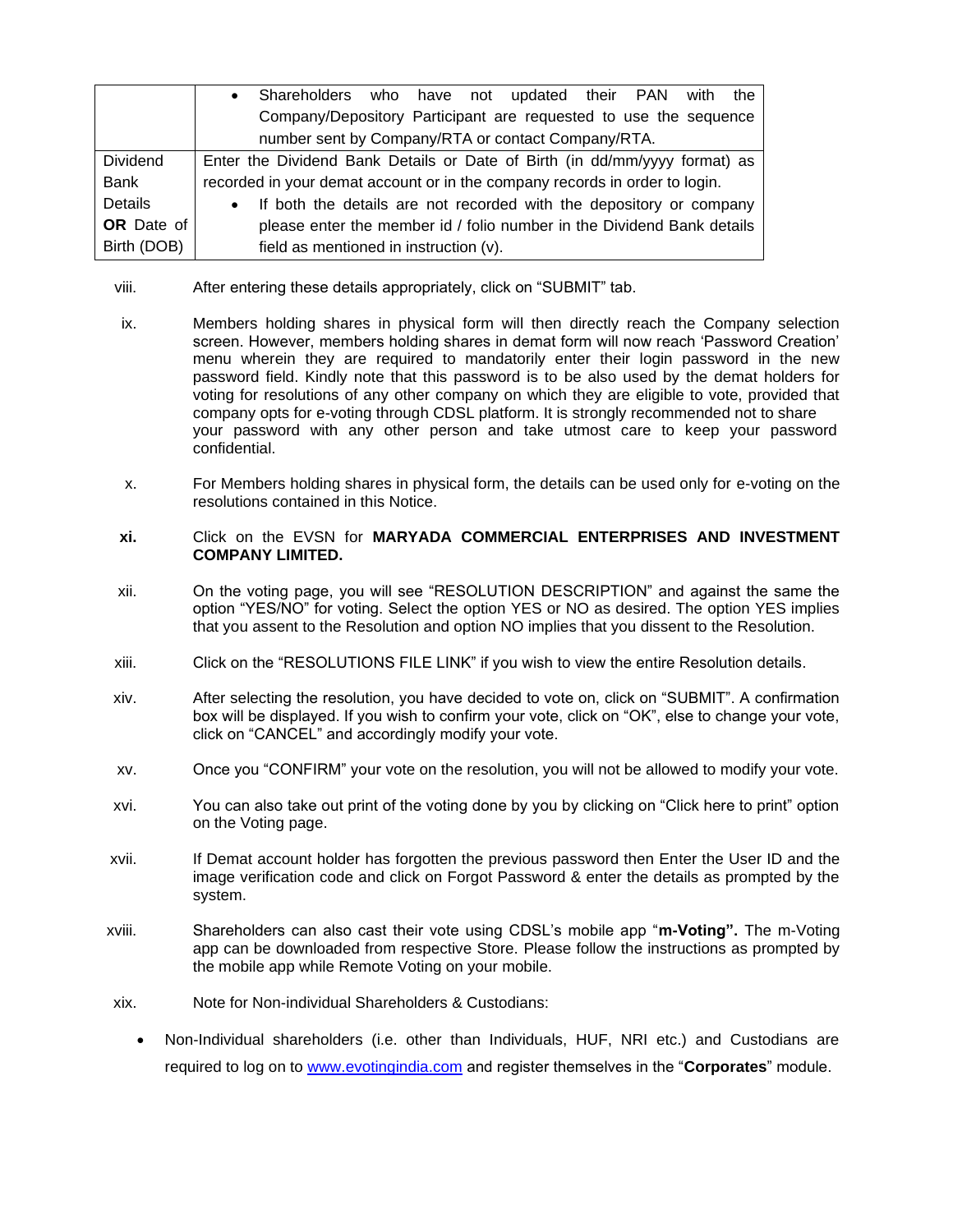- A scanned copy of the Registration Form bearing the stamp and sign of the entity should be emailed to [helpdesk.evoting@cdslindia.com.](mailto:helpdesk.evoting@cdslindia.com)
- After receiving the login details a Compliance User should be created using the admin login and password. The Compliance User would be able to link the account(s) for which they wish to vote on.
- The list of accounts linked in the login should be mailed to [helpdesk.evoting@cdslindia.com](mailto:helpdesk.evoting@cdslindia.com) and on approval of the accounts they would be able to cast their vote.
- A scanned copy of the Board Resolution and Power of Attorney (POA) which they have issued in favour of the Custodian, if any, should be uploaded in PDF format in the system for the scrutinizer to verify the same.
- Alternatively Non Individual shareholders are required to send the relevant Board Resolution/ Authority letter etc. together with attested specimen signature of the duly authorized signatory who are authorized to vote, to the Scrutinizer and to the Company at the email address viz; [ravi123.deo@gmail.com](mailto:ravi123.deo@gmail.com) (designated email address by company), if they have voted from individual tab & not uploaded same in the CDSL e-voting system for the scrutinizer to verify the same.
- xx. If you have any queries or issues regarding attending AGM & e-Voting from the e-Voting System, you may refer the Frequently Asked Questions ("FAQs") and e-voting manual available at [www.evotingindia.com,](http://www.evotingindia.com/) under help section or write an email to [helpdesk.evoting@cdslindia.com](mailto:helpdesk.evoting@cdslindia.com) or contact Mr. Nitin Kunder (022-23058738 ) or Mr. Mehboob Lakhani (022-23058543) or Mr. Rakesh Dalvi (022-23058542).
- xxi. All grievances connected with the facility for voting by electronic means may be addressed to Mr. Rakesh Dalvi, Manager, (CDSL, ) Central Depository Services (India) Limited, A Wing, 25th Floor, Marathon Futurex, Mafatlal Mill Compounds, N M Joshi Marg, Lower Parel (East), Mumbai - 400013 or send an email to [helpdesk.evoting@cdslindia.com](mailto:helpdesk.evoting@cdslindia.com) or call on 022- 23058542/43.

# **u. INSTRUCTIONS FOR MEMBERS FOR ATTENDING THE AGM THROUGH VC / OAVM ARE AS UNDER:**

- 1. Shareholder will be provided with a facility to attend the EGM/AGM through VC/OAVM through the CDSL e-Voting system. Shareholders may access the same at https://www.evotingindia.com under shareholder's/members login by using the remote e-voting credentials. The link for VC/OAVM will be available in shareholder/members login where the EVSN of Company will be displayed.
- 2. The Members can join the EGM/AGM in the VC/OAVM mode 15 minutes before and after the scheduled time of the commencement of the Meeting by following the procedure mentioned in the Notice. The facility of participation at the EGM/AGM through VC/OAVM will be made available to at least 1000 members on first come first served basis. This will not include large Shareholders (Shareholders holding 2% or more shareholding), Promoters, Institutional Investors, Directors, Key Managerial Personnel, the Chairpersons of the Audit Committee, Nomination and Remuneration Committee and Stakeholders Relationship Committee, Auditors etc. who are allowed to attend the EGM/AGM without restriction on account of first come first served basis.
- 3. The M/s MAS Services Limited having its office at T-34, 2nd Floor, Okhla Industrial Area, Phase - II New Delhi - 110020 will be providing VC/OAVM Services.
- 4. Shareholders are encouraged to join the Meeting through Laptops / IPads for better experience.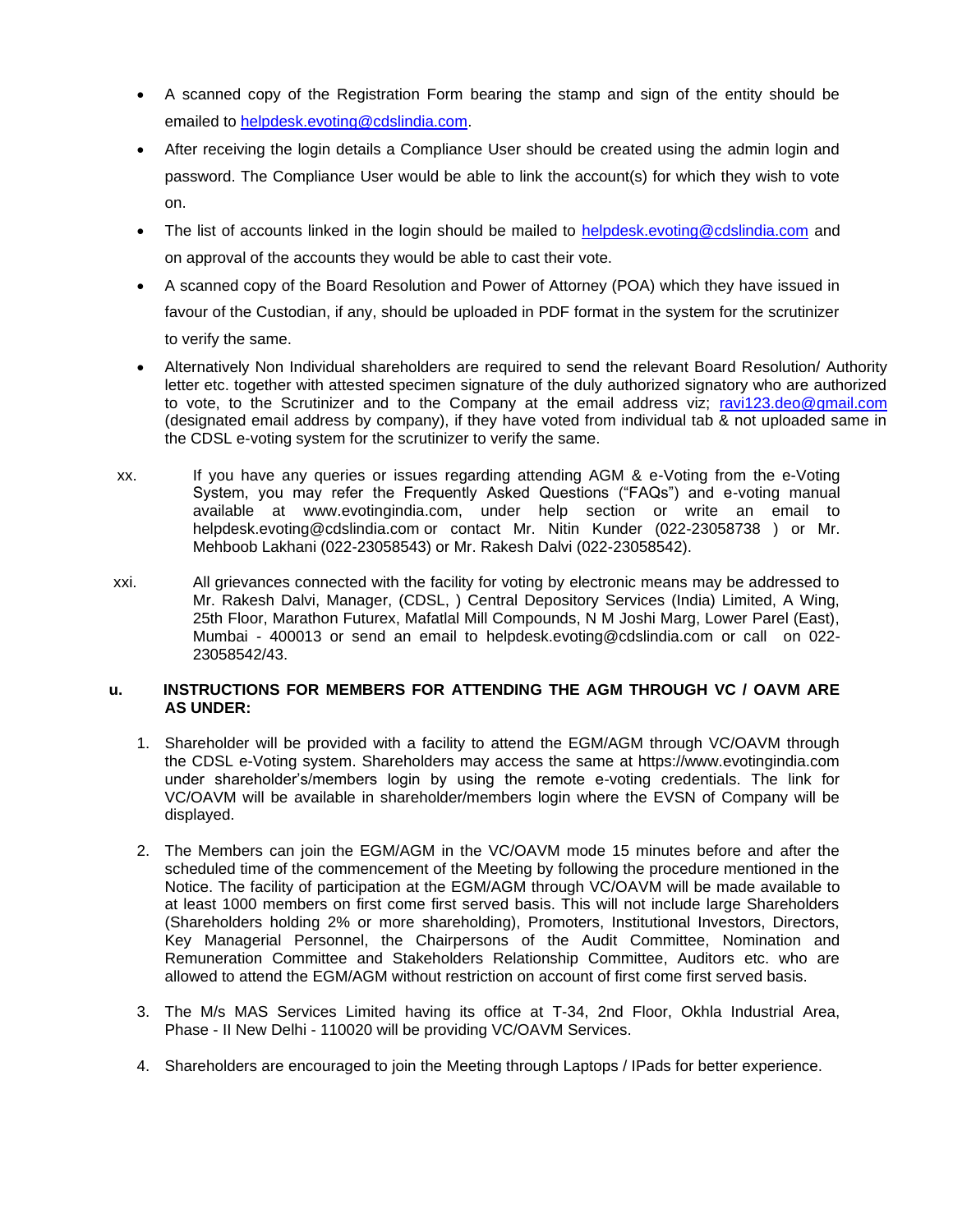- 5. Further shareholders will be required to allow Camera and use Internet with a good speed to avoid any disturbance during the meeting.
- 6. Please note that Participants Connecting from Mobile Devices or Tablets or through Laptop connecting via Mobile Hotspot may experience Audio/Video loss due to Fluctuation in their respective network. It is therefore recommended to use Stable Wi-Fi or LAN Connection to mitigate any kind of aforesaid glitches.
- 7. Other Instructions:
- The Scrutinizer shall, immediately after the conclusion of voting at the AGM, first count the votes cast during the AGM, thereafter unblock the votes cast through remote e-voting and make, not later than 48 hours of conclusion of the AGM, a consolidated Scrutinizer's Report of the total votes cast in favour or against, if any, to the Chairman or a person authorised by him in writing, who shall countersign the same.
- The result declared along with the Scrutinizer's Report shall be placed on the Company's website [www.maryadainvestment.in](http://www.maryadainvestment.in/) and on the website of CDSL [www.evotingindia.com](http://www.evotingindia.com/) immediately. The Company shall simultaneously forward the results to Metropolitan Stock Exchange of India Limited where the shares of the Company are listed.

 **For and on Behalf of the Board For Maryada Commercial Enterprises and Investment Company Limited**

**Date: 31st August, 2020**

**Place: New Delhi Director**

**Sd/- Kuldip Sharma DIN: 06746475**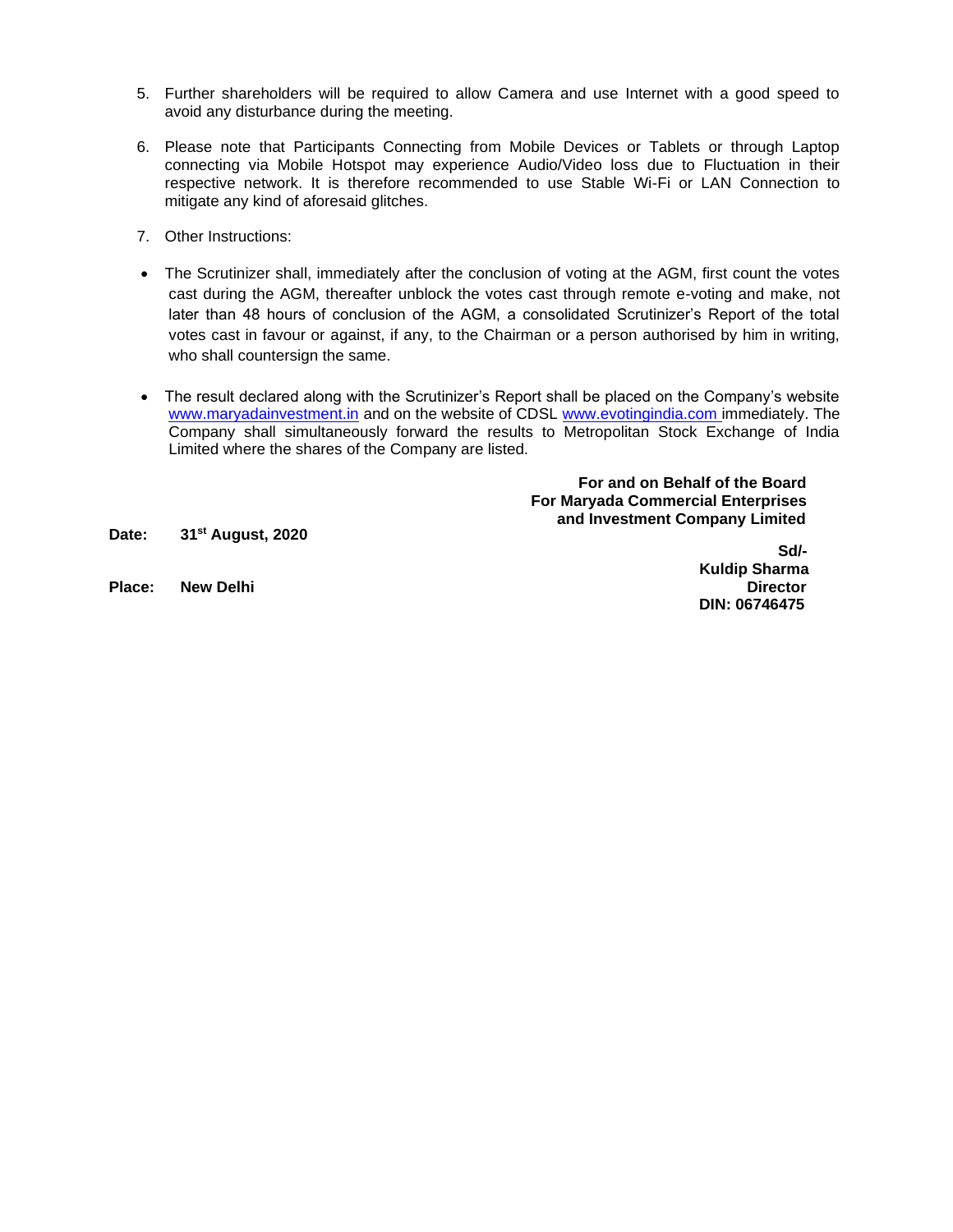# **Explanatory statement pursuant to section 102 of the Companies Act, 2013 annexed to the notice**

## **Item no 2**

Mr. Sati Nath Das (DIN: 03114586) were appointed as Additional (Independent) Directors of the Company w.e.f. 30/07/2020. In terms of Section 161 of the Companies Act 2013, he holds office up to the date of this AGM but are eligible for the appointment as Director. He has given a declaration to the Board that he meets the criteria of independence as provided under Section 149(6) of the Act.

It is proposed to appoint Mr. Sati Nath Das (DIN: 03114586) as independent director under section 149 of the Act and Regulation 25 of the Listing Regulations to hold office for 5 (Five) consecutive years for a term up to the conclusion of 43th Annual General Meeting of the company in the calendar year 2025.

The company has also received declaration from Mr. Sati Nath Das that they meet with the criteria of independence as prescribed under sub section (6) of section 149 of the Companies Act.

In the opinion of the Board, Mr. Sati Nath Das fulfil the conditions for appointment as independent directors as specified in the Act and the Listing Regulations.

Brief resume of Mr. Sati Nath Das, nature of their expertise in specific functional areas and names of Companies in which they hold directorships and memberships / chairmanships of Board committees, shareholding as stipulated in annexed herewith.

None of the directors or Key managerial personnel or their relative is deemed to be concerned or interested in the resolution except Mr. Sati Nath Das themselves in their respective resolution.

> **For and on Behalf of the Board For Maryada Commercial Enterprises and Investment Company Limited**

**Date: 31st August, 2020**

**Place: New Delhi** 

**SSd/- Kuldip Sharma DIN: 06746475**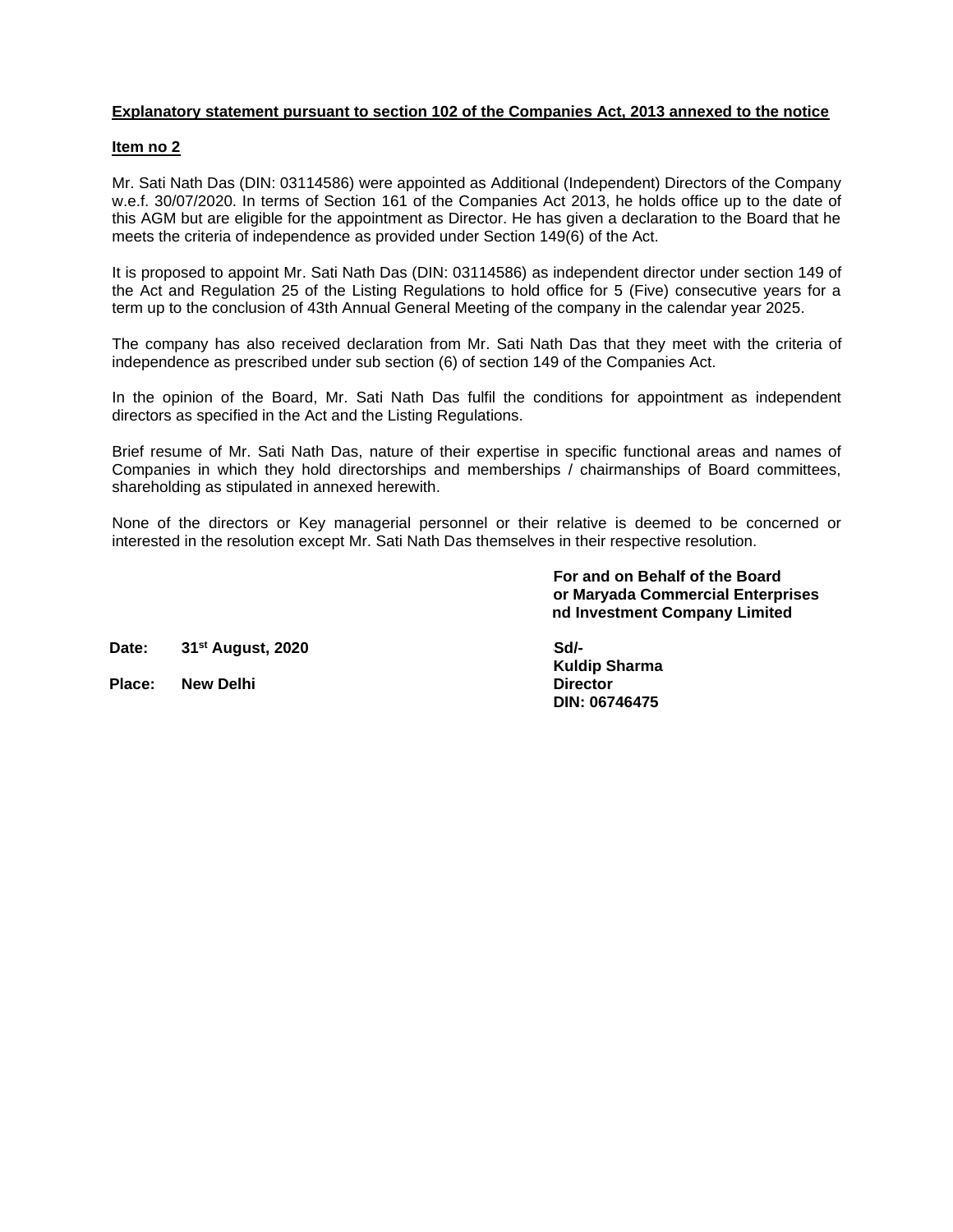## **PURSUANT TO REGULATION 36 OF THE SEBI (LISTING OBLIGATIONS AND DISCLOSURE REQUIREMENT) REGULATIONS, 2015 AND SECRETARIAL STANDARD - 2 ISSUED BY THE INSTITUTE OF COMPANY SECRETARIES OF INDIA (ICSI), INFORMATION ABOUT THE DIRECTOR PROPOSED TO BE RE- APPOINTED/ APPOINTED UNDER ITEM NO.02 IS FURNISHED AS BELOW:**

# **ITEM NO. 02:**

| <b>Name of Director</b>                                                                   | Mr. Sati Nath Das                                                    |
|-------------------------------------------------------------------------------------------|----------------------------------------------------------------------|
| Date of Birth                                                                             | 09.10.1965                                                           |
| Date of First Appointment                                                                 | 30.07.2020                                                           |
| No. of Equity Shares held (face value of ₹ 2NIL<br>each)                                  |                                                                      |
| <b>Nature of Expertise</b>                                                                | He is expert in handling the accounts and Finance in the<br>Company. |
| <b>Relationship with other Director(s)</b>                                                | None                                                                 |
| Name of Listed Companies in which he Maryada Commercial Enterprises<br>holds Directorship | and<br>Investment<br>Company Limited (w.e.f. 30.07.2020)             |
| Name of Committees of Listed Companies Not Applicable<br>in which he is Chairman/Member   |                                                                      |
| Number of Meetings of the Board attended Not Applicable<br>during the FY 2019-20          |                                                                      |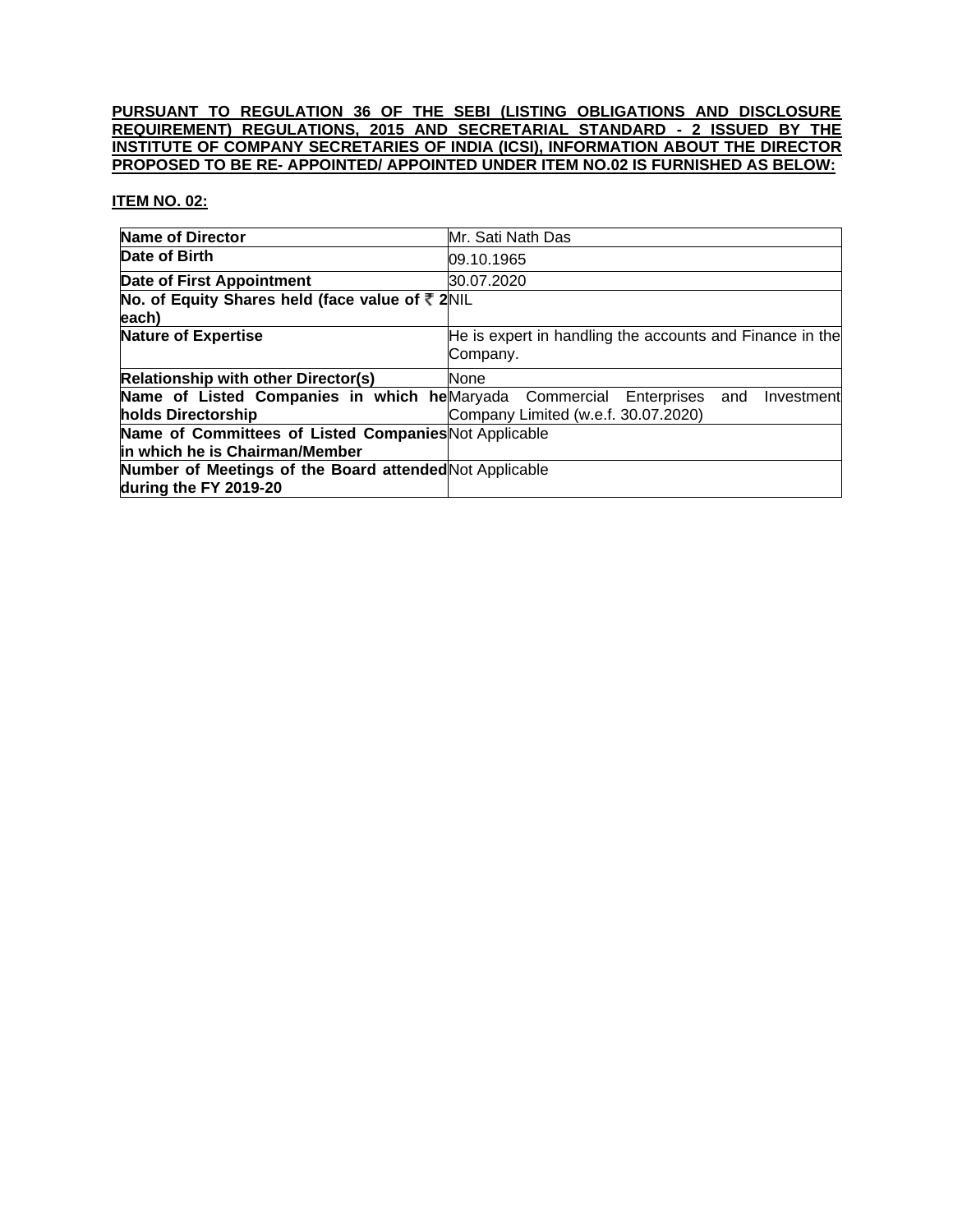## **REMINDER**

## **Dear Shareholders,**

## **Unit: Maryada Commercial Enterprises and Investment Company Limited**

**Sub :-** 1. Request for submission of your Copy of PAN Card, Bank details & Email ID 2. Dematerialization of EquityShares

Dear Shareholder(s),

Pursuant to Circular No.: SEBI/HO/MIRSD/DOP1/CIR/P/2018/73 dated 20<sup>th</sup> April, 2018, issued by the Securities Exchange Board of India ("SEBI"), the Company is required to obtain the copy of PAN Card and Bank details from all the shareholders holding shares in physical form and BSE Circular No LIST/COMP/15/2018-19 dated 5<sup>th</sup> July, 2018 for dematerialization of shares held in physical form.

Accordingly, you are requested to kindly submit the following documents for updation in our records:

- (i) Enclosed format duly filled in and signed by the shareholders;
- (ii) Self-attested copy of your PAN Card (all the Shareholders in case of joint holding) and;
- (iii) Original cancelled cheque leaf with your name printed on it or a copy of Bank Passbook/Statement bearing your name, duly attested by the Bank.

Further, to support "Green Initiative", you are requested to provide your E-mail ID for service of documents through electronic mode. Please ignore, if the E-mail has already been updated.

Further, SEBI vide Notification No. SEBI/LAD-NRO/GN/2018/24 dated 08<sup>th</sup> June, 2018 has come out with SEBI (Listing Obligations and Disclosure Requirements) (Fourth Amendment) Regulations, 2018 ("The New Regulations") to further amend the SEBI (Listing Obligations and Disclosure Requirements) Regulations, 2015. The New Regulations shall come into force on the 180<sup>th</sup> day from the date of its publication in the official gazette i.e. 08<sup>th</sup> June, 2018 (Effective Date of implementation is December 5, 2018). The New Regulations have inter alia amended the Regulation 40 of SEBI (LODR) Regulations, 2015 and as per amended Regulation 40, the requests for effecting transfer of securities shall not be processed unless the securities are held in the dematerialized form with a depository except in the cases of transmission or transposition of securities. In view of above amended Regulation, you are requested to open a de-mat account with a Depository Participant (DP) and deposit your physical shares with such DP and get your shares de-materialized at the earliest to avoid any kind of inconvenience.

Kindly send the aforesaid details along with the enclosures to the Company's Registrar & Share Transfer Agent (RTA), SKYLINE FINANCIAL SERVICES PRIVATE LIMITED at D-153A, 1<sup>st</sup> Floor, Okhla Industrial Area, Phase-I, New Delhi – 110 020. Ph. No.: 011-40450193-97, 011-26812682-83.

Thanking you,

 **For and on Behalf of the Board For Maryada Commercial Enterprises and Investment Company Limited**

**Date: 31st August, 2020**

**Place: New Delhi Sd/-**

**Kuldip Sharma Director DIN: 06746475**